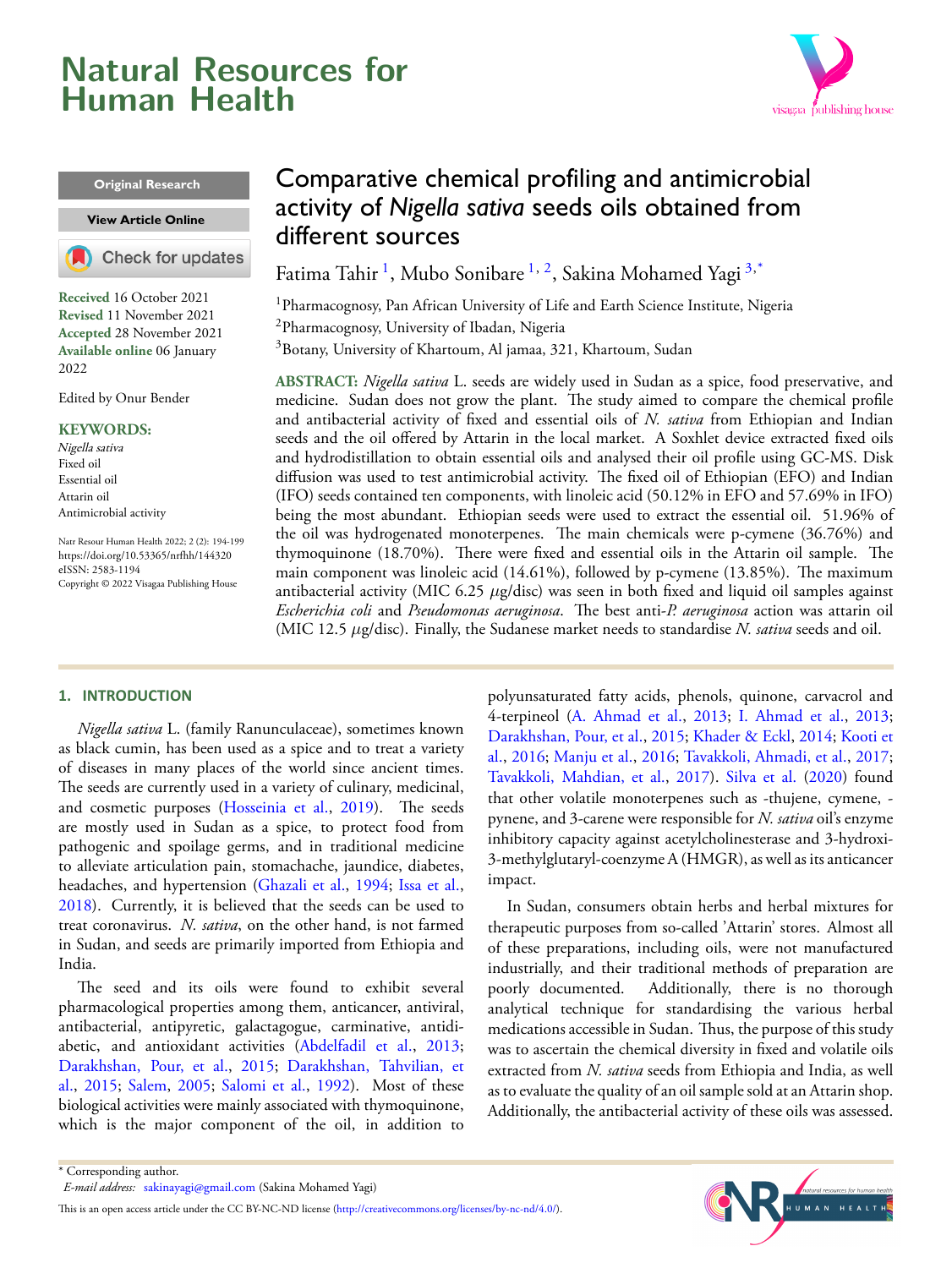### **2. MATERIALS AND METHODS**

#### **2.1. Plant materials**

*N. sativa* seeds from Ethiopia and India were purchased from the primary supplier in Khartoum, Sudan. The seed oil sample was obtained from the Attarin shop in Khartoum's local market.

# **2.2. PreparaƟon of oils**

Separately, the dried Ethiopian and Indian seeds were mashed using a pestle and mortar. Around 25 g of seeds were extracted with n-hexane in a Soxhlet device for 4 hours and concentrated under reduced pressure to produce the fixed oil. The essential oil was extracted using the hydrodistillation process, which involved immersing 500 g of seeds powder in 3 L of water for 2.5 hours using a Clevenger-type. Over anhydrous sodium sulphate, the essential oil was dried. Until used, all oils samples were stored at 4 *◦*C in amber-colored vials.

#### **2.3. PreparaƟon of faƩy acid methyl ester**

Methyl esters derivatization of fixed oils samples was prepared as described by Tobergte and Curtis (2013).

#### **2.4. Gas chromatography-mass spectrometry**

Essential and fixed oils were analyzed using a gas chromatography-mass spectrometry system (GC-MS) as described by Hemmati and coworkers (2020).

### **2.5. AnƟmicrobial acƟvity**

Antimicrobial activity of oils samples was evaluated by the method described by [Zaidan et al.](#page-4-16) ([2005\)](#page-4-16). Antibacterial activity was performed against *Bacillus subtilis* (ATCC 6633), *Staphylococcus aureus* (ATCC 25923), *Escherichia coli* (ATCC 25922) and *Pseudomonas aeruginosa* (ATCC 27853). Antifungal activity was carried out against the clinical isolate *Candida albicans*. Ampicillin, Gentamicin and Fluconazole were used as positive controls and dimethyl sulfoxide (DMSO) as the negative control.

#### **3. RESULTS AND DISCUSSION**

#### **3.1. Chemical profile of oils samples**

Fixed oils were extracted from *N. sativa* seeds grown in Ethiopia and India. The Ethiopian fixed oil (EFO) was obtained as a light yellow-coloured oil while that of Indian origin (IFO) had a light brown colour. Both samples gave more or less the same percentage yield of fixed oil (EFO =  $38.25\%$  and IFO =  $38.05\%$ ) (Table [1\)](#page-1-0). These amounts were higher than those reported for fixed oil obtained from seeds grown in Turkey (24.4–29.5 %([Nimet et al.](#page-4-17), [2015](#page-4-17))) and Iran ((30–35 %)([Harzallah et al.](#page-4-18), [2012](#page-4-18); [Hosseinia et al.,](#page-4-0) [2019\)](#page-4-0)). They were comparable to yields reported from seeds grown in Yemen(36.8-38.4% ([Al-Naqeeb et al.,](#page-4-19) [2009\)](#page-4-19) and Morocco (37%,([Gharby et al.](#page-4-20), [2015](#page-4-20)).

Fatty acids profiles of the EFO and IFO are presented in Table [2.](#page-1-1) Ten compounds were identified in each oil

# <span id="page-1-0"></span>**Table 1**

Extraction yield and colour of oils from seeds of *Nigella sativa*.

| Sample                  | Extraction yield (%) | Colour       |
|-------------------------|----------------------|--------------|
| Ethiopian fixed oil     | 38.25                | Light yellow |
| Indian fixed oil        | 38.05                | Light brown  |
| Ethiopian essential oil | 9.2                  | Dark brown   |
| Indian essential oil    |                      | Dark brown   |
| Attarin oil             | -                    | Dark brown   |

and in general, the two samples shared common compounds (7) with variable relative abundance. The dominant fatty acids in both oils were linoleic ((omega 6)) (EFO = 50.12% and IFO =  $57.69\%$ ) and oleic (EFO =  $27.76\%$  and IFO =24.91%) acids respectively. Palmitic (EFO =13.23% and IFO =  $9.71\%$ ) and stearic (EFO =  $3.61\%$  and IFO =  $2.48\%$ ) acids were also found in considerable amounts in both samples. This was in agreement with fixed oil obtained from seeds grown in other geographical regions([D'antuono et al.](#page-4-21), [2002](#page-4-21); [Ghahramanloo et al.](#page-4-22), [2017](#page-4-22); [Şener et al.](#page-4-23), [1985](#page-4-23)). The amount of linoleic acid was higher in IFO while that of oleic acid was relatively higher in the EFO. Linoleic acid content was comparable or slightly higher than recorded from Iranian (51.67% and 55.95%)([Hosseinia et al.](#page-4-0), [2019\)](#page-4-0) and Saudi-Arabia (56.5%)([Gharby et al.](#page-4-20), [2015\)](#page-4-20) seeds samples and lower than that of Tunisian origin (58%)([Harzallah et al.,](#page-4-18) [2012\)](#page-4-18).

# <span id="page-1-1"></span>**Table 2**

Chemical composition of Ethiopian and Indian fixed oil samples of *Nigella sativa* seeds.

| RT                |                                            | Area $(\% )$ |        |  |
|-------------------|--------------------------------------------|--------------|--------|--|
|                   | Compound name                              | Ethiopian    | Indian |  |
| 15.089,15.090     | Palmitic acid, C16:0                       | 13.23        | 9.71   |  |
| 16.072            | Margaric acid, C17:0                       | ۰            | 0.06   |  |
| 16.740,<br>16.759 | Linoleic acid, C19:2                       | 50.12        | 57.69  |  |
| 16.782,<br>16.799 | Oleic acid, C19:1                          | 27.76        | 24.91  |  |
| 17.001,<br>17.004 | Stearic acid, C18:0                        | 3.61         | 2.48   |  |
| 17.221            | 11,14-Eicosadienoic acid, C21:2            | 2.00         |        |  |
| 17.246,<br>17.382 | Erucic acid, C22:0                         | 0.72         | 0.40   |  |
| 17.345            | Linoleic acid, C19:2                       | ۰            | 0.93   |  |
| 18.522,<br>18.525 | cis-11,14-Eicosadienoic acid, C21:2        | 2.10         | 1.93   |  |
| 18.753,<br>18.757 | Arachidic acid, C20:0                      | 0.23         | 0.12   |  |
| 20.371            | Behenic acid, C22:0                        | 0.19         |        |  |
| 20.568            | Z-6,17-Octadecadien-1-ol acetate,<br>C20:2 |              | 1.18   |  |
| 21.872            | Lignoceric acid, C24:0                     | 0.04         |        |  |
|                   | Total                                      | 100          | 99.41  |  |

Hydrodistillation of *N. sativa* seeds of Ethiopian origin (EEO) resulted in a yield of 9.2% dark brown-coloured essential oil (Table [1](#page-1-0)). Chemical profile of EEO is presented in Table [3.](#page-2-0)

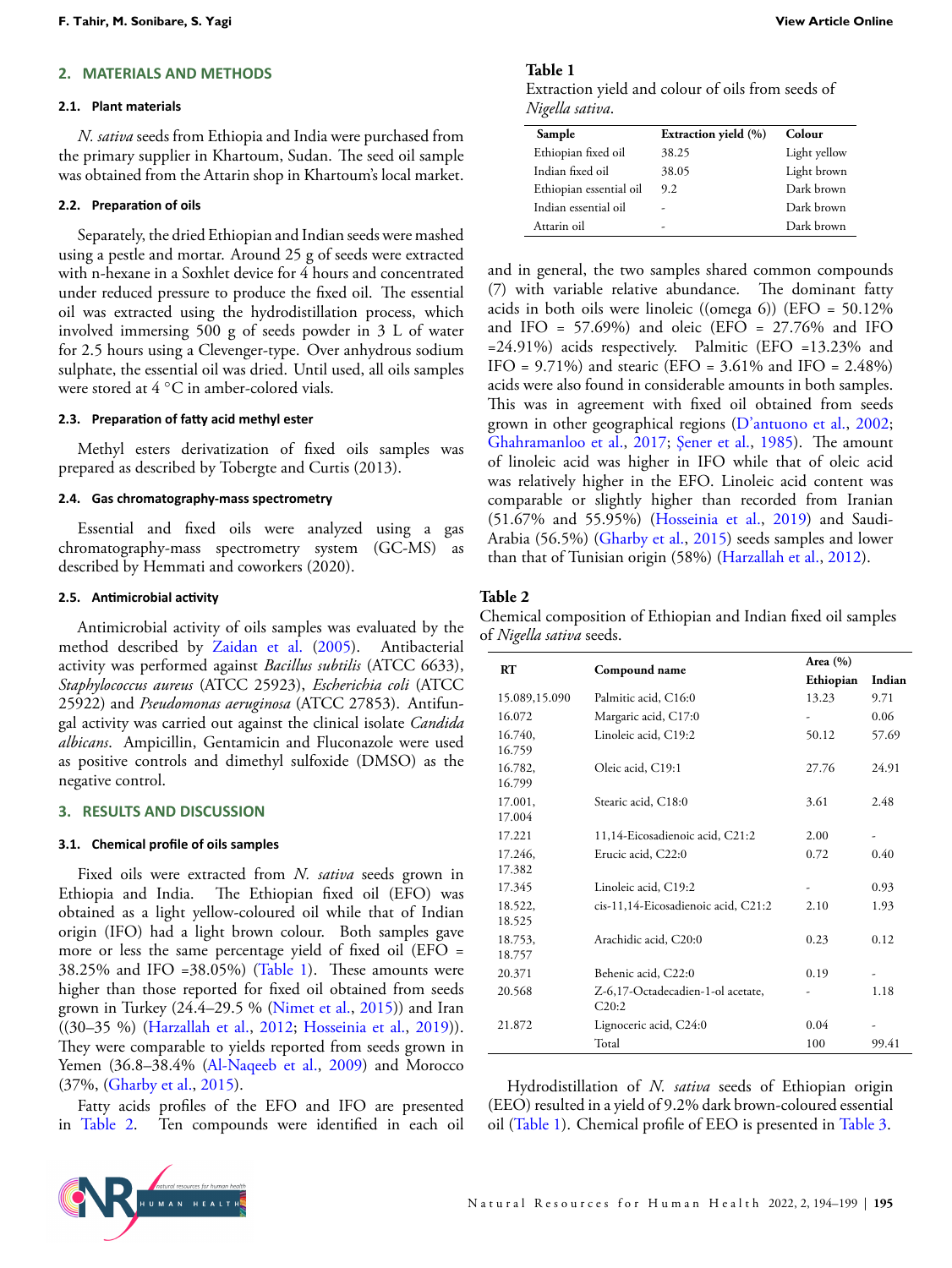# <span id="page-2-0"></span>**Table 3**

Chemical composition of Ethiopian essential oil sample of *Nigella sativa* seeds.

| RT     | Compound name                                | Area $(\% )$ |
|--------|----------------------------------------------|--------------|
| 3.035  | $\alpha$ -Phellandrene                       | 3.91         |
| 3.124  | 1R- $\alpha$ -Pinene                         | 0.84         |
| 3.236  | Benzene, (2-methylpropyl)-                   | 0.19         |
| 3.555  | Sabinene                                     | 0.58         |
| 3.612  | $\beta$ -Pinene                              | 1.91         |
| 4.066  | $(+)$ -2-Carene                              | 0.75         |
| 4.183  | $\beta$ -Cymene                              | 36.76        |
| 4.220  | D-Limonene                                   | 2.27         |
| 5.091  | trans-4-methoxy thujane                      | 1.32         |
| 5.408  | cis-Carveol                                  | 12.86        |
| 6.255  | Terpinen-4-ol                                | 5.17         |
| 7.264  | Thymoquinone                                 | 18.70        |
| 7.699  | Acetic acid, bornyl ester                    | 0.40         |
| 8.085  | Phenol, 2,3,5,6-tetramethyl-                 | 1.62         |
| 8.600  | Cedrene                                      | 1.50         |
| 8.891  | $\alpha$ -Himachalene                        | 0.08         |
| 9.305  | $\gamma$ -Gurjunene                          | 0.15         |
| 9.363  | Longifolene                                  | 9.32         |
| 9.511  | Aromandendrene                               | 0.09         |
| 10.816 | delta-Amorphene                              | 0.07         |
| 11.640 | $\beta$ -Cadinene                            | 0.30         |
| 12.677 | $\alpha$ -Bisabolol                          | 0.27         |
| 15.504 | 2,5-bornanediol                              | 0.13         |
| 15.677 | Nerolidol                                    | 0.20         |
| 16.739 | Linolelaidic acid, methyl ester              | 0.06         |
| 16.777 | 10-Octadecenoic acid, methyl ester           | 0.06         |
| 16.850 | 9-Undecenal, 2,10-dimethyl-                  | 0.44         |
| 17.246 | 6,10-Dodecadien-1-yn-3-ol, 3,7,11-trimethyl- | 0.05         |
|        | Total                                        | 100          |
|        | Hydrogenated monoterpenes                    | 51.96        |
|        | Oxygenated monoterpenes                      | 38.38        |
|        | Hydrogenated sesquiterpenes                  | 11.21        |
|        | Oxygenated sesquiterpenes                    | 0.52         |

28 compounds were identified. Hydrogenated monoterpenes represented 51.96% of the oil followed by oxygenated monoterpenes (38.38%) and hydrogenated sesquiterpenes (11.21%) respectively. p-Cymene (36.76%) represented the major compound followed by thymoquinone (18.70%), cis-carveol (12.86%), longifolene (9.32%), terpinen-4-ol (5.17%) and *α*-phellandrene (3.91%) respectively. Generally, these compounds were also identified from essential oil of *N. sativa* grown in many geographical regions [\(Ghahramanloo et al.](#page-4-22), [2017](#page-4-22); [Gharby et al.,](#page-4-20) [2015;](#page-4-20) [Harzallah et al.,](#page-4-18) [2012;](#page-4-18) [Nimet et al.,](#page-4-17) [2015](#page-4-17)). However the major difference was in the percentage amount of these components which were mainly influenced by many factors like source of the plant, different environmental factors and agronomic techniques used([D'antuono et al.](#page-4-21), [2002](#page-4-21); [Kokoska et al.](#page-4-24), [2008;](#page-4-24) [Nickavar et al.,](#page-4-25) [2003\)](#page-4-25). Moreover, the method of extraction determined the percentage amount of these compounds. For example [Kokoska et al.](#page-4-24) [\(2008](#page-4-24)) found that essential oil of *N. sativa* extracted by hydrodistillation and dry steam distillation was dominated by p-cymene, while thymoquinone was found to be the major compound from the supercritical fluid extraction.

Application of hydrodistillation technique did not extract any detectable amount of essential oil from *N. sativa* seeds of Indian origin. Many factors were suggested to explain this observation; among them, as suggested by Johnson, the pH of water is often reduced during distillation and consequently some constituents of essential oils, which might be present in the Indian sample, like esters may be hydrolyzed while others like acyclic monoterpene hydrocarbons and aldehydes undergo polymerization [\(Johnson](#page-4-26), [2007\)](#page-4-26). It was also proposed that oxygenated compounds like phenols have the tendency to dissolve in still water and thus hinder their complete removal by distillation [\(Johnson,](#page-4-26) [2007](#page-4-26)). Chemical profile of the Attarin oil sample is presented in Table [4](#page-3-0). Thirty fve compounds were identified and the oil was mainly composed of fatty acids and their derivatives in addition to terpenes. Linoleic acid (14.61%) was the dominant compound followed by p -cymene (13.85%), (Z)6,(Z)9-pentadecadien-1-ol (13.52%), Z,Z-8,10 hexadecadien-1-ol (11.02%), thymoquinone (10.62%) and *α*phellandrene (7.64%) respectively. Also sterols were identified with *γ*-sitosterol representing 2.19% of the oil. Thus, it could be suggested that the Attarin oil sample was a mixture of fixed and essential oil of *N. sativa* seeds.

#### **3.2. AnƟmicrobial acƟvity of oils samples**

The antibacterial and antifungal activities of all *N. sativa* seeds oils were evaluated against tested microorganisms by determination of MIC values. Results are presented in Table [5](#page-3-1). The four oils samples showed variable antimicrobial activity. Both EFO and IFO strongly inhibited the two Gram negative bacteria *E. coli* and *P. aeruginosa* with MIC value of 6.25 *µ*g/disc. Also IFO displayed highest antibacterial activity (MIC = 6.25 *µ*g/disc) against *B. subtilis* while the EFO exerted the best activity (MIC = 25 *µ*g/disc) against *S. aureus*. Interestingly, the Attarin oil sample exhibited considerable antimicrobial activity against tested bacteria with the highest activity against *P. aeruginosa* (MIC = 12.5 *µ*g/disc). Concerning the antifungal activity against the fungus *C. albicans*, all oil samples exhibited lower inhibitory effect (MIC = 100 *µ*g/dis) on comparison with their antibacterial activity. Ampicillin, Gentamicin and Fluconazole were used as positive control and DMSO as negative control.

However, it has been demonstrated that the general antibacterial activity of *N. sativa* seeds was more related to its essential oil([Hasan et al.](#page-4-27), [1989](#page-4-27); [Rathee et al.,](#page-4-28) [1982\)](#page-4-28). Thymoquinone was found to strongly contribute into the antibacterial and antifungal activities of the essential oil [\(Aljabre](#page-4-29) [et al.](#page-4-29), [2005;](#page-4-29) [Kokoska et al.](#page-4-24), [2008](#page-4-24)). Moreover, [Zheng et al.](#page-5-0) ([2005](#page-5-0)) demonstrated that unsaturated fatty acids especially linoleic acid possessed remarkable antibacterial activity by inhibiting fatty acid synthesis. Also the fatty acid alcohol  $(Z)$ 6, $(Z)$ 9-pentadecadien-1-ol was reported to possess antibacterial activity. However, in the present study the two fixed oils (EFO and IFO) gave higher antibacterial activity than the EEO.

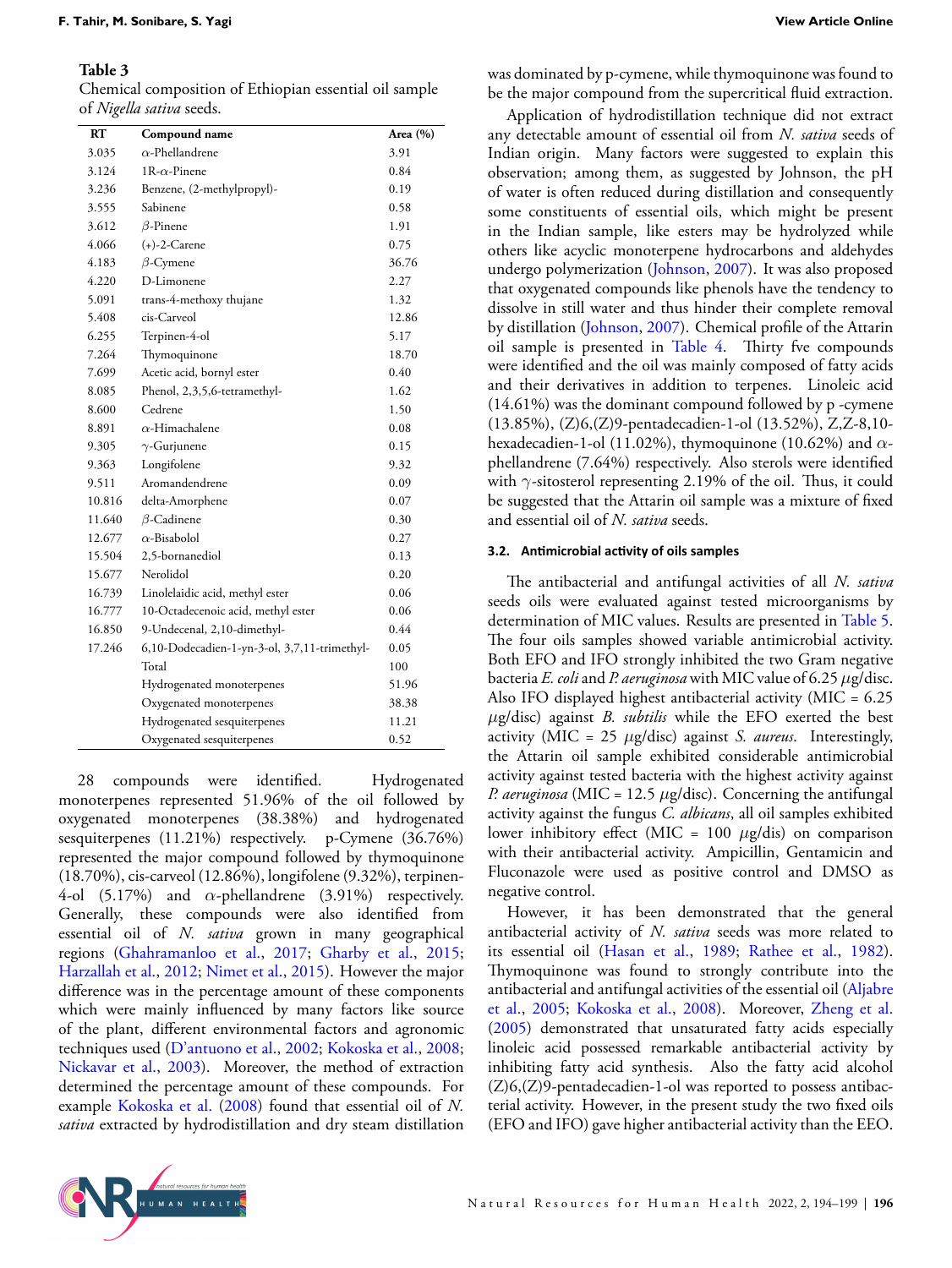# <span id="page-3-0"></span>**Table 4**

Chemical composition of Attarin oil sample of *Nigella sativa* seeds

| RT     | Compound name                                  | Area (%) |
|--------|------------------------------------------------|----------|
| 3.036  | $\alpha$ -Phellandrene                         | 7.64     |
| 3.125  | $1R-\alpha$ -Pinene                            | 1.67     |
| 3.556  | Sabinen                                        | 0.49     |
| 3.612  | $\beta$ -Pinene                                | 1.39     |
| 4.177  | p-Cymene                                       | 13.85    |
| 5.092  | trans-4-methoxy thujane                        | 0.31     |
| 5.408  | cis-Carvotanacetol                             | 2.04     |
| 7.277  | Thymoquinone                                   | 10.62    |
| 8.600  | Cedrene                                        | 0.20     |
| 9.359  | $\alpha$ -Himachalene                          | 0.86     |
| 15.046 | 9-Borabicyclo[3.3.1] nonane, 9-(1-methylbutyl) | 0.08     |
| 15.505 | Sandaracopimar-15-en-8.beta.-yl acetate        | 0.23     |
| 15.554 | Pentadecanoic acid                             | 0.30     |
| 15.685 | Citronellyl butyrate                           | 0.31     |
| 16.732 | 9.12-Octadecadienoic acid                      | 0.71     |
| 16.772 | 10-Octadecenoic acid, methyl ester             | 0.44     |
| 16.845 | 9-Undecenal, 2,10-dimethyl-                    | 3.97     |
| 17.279 | Linoleic acid                                  | 14.61    |
| 18.146 | Glycerol 1-palmitate                           | 0.13     |
| 18.391 | Nerolidyl acetate                              | 0.25     |
| 18.532 | 1,2-Dipalmitoyl-rac-glycerol                   | 1.80     |
| 19.611 | Linoleoyl chloride                             | 1.98     |
| 19.822 | 2-Methylundecanal                              | 0.55     |
| 19.986 | (Z)6,(Z)9-Pentadecadien-1-ol                   | 13.52    |
| 20.139 | 2,2,4,7-Tetramethyl-3,6,9-trioxa-2-siladecane  | 0.32     |
| 20.191 | Glyceryl 1,3-distearate                        | 0.28     |
| 20.564 | Z,E-7,11-Hexadecadien-1-yl acetate             | 0.15     |
| 21.343 | Imidazole, 2-amino-5-[(2-carboxy)vinyl]-       | 1.71     |
| 21.470 | 11,14-Eicosadienoic acid, trimethylsilyl ester | 3.78     |
| 21.706 | Z,Z-8,10-Hexadecadien-1-ol                     | 11.02    |
| 22.579 | Squalene                                       | 0.39     |
| 25.753 | Stigmasta-5,22-dien-3-ol, acetate, (3.beta.)-  | 0.24     |
| 26.028 | Stigmasterol                                   | 0.71     |
| 26.587 | $\gamma$ -Sitosterol                           | 2.19     |
|        | Total                                          | 98.74    |
|        | Fatty acids and their derivatives              | 49.04    |
|        | Hydrogenated monoterpenes                      | 25.04    |
|        | Oxygenated monoterpenes                        | 12.66    |
|        | Hydrogenated sesquiterpenes                    | 0.86     |
|        | Oxygenated sesquiterpenes                      | 13.52    |

This could partly explain the relatively low antibacterial activity of the Attarin oil sample which was a mixture of fixed and essential oil. Overall, results of antimicrobial activity of *N. sativa* seeds oils give support to its traditional uses in treating infectious diseases caused by the tested microorganisms. Moreover, it is clear that, beside the source of sample, extraction yield, chemical composition and antimicrobial activity of *N. sativa* seeds are largely associated to the extraction technique. Thus, selection of appropriate technique and extraction preparation should be well considered in standardization of herbal drugs.

# <span id="page-3-1"></span>**Table 5**

Antimicrobial activity of oil samples of *Nigella sativa* seeds.

| Oil samples                | MIC $(\mu$ g/disc) |              |            |                    |                |
|----------------------------|--------------------|--------------|------------|--------------------|----------------|
|                            | В.<br>subtilis     | S.<br>aureus | E.<br>coli | P. aerugi-<br>nosa | C.<br>albicans |
| Ethiopian fixed<br>oil     | 25                 | 25           | 6.25       | 6.25               | 100            |
| Indian fixed oil           | 6.25               | 100          | 6.25       | 6.25               | 100            |
| Ethiopian<br>essential oil | 100                | 100          | 25         | 100                | 100            |
| Attain oil sample          | 25                 | 100          | 25         | 12.5               | 100            |
| Ampicillin                 | 4                  | 4            |            | -                  |                |
| Gentamicin                 |                    |              | 4          | 4                  |                |
| Fluconazole                |                    |              |            | ۰                  | 8              |
| <b>DMSO</b>                |                    |              |            |                    |                |

# **4. CONCLUSION**

The present study revealed that the main fatty acid in both fixed oils was linoleic acid. Essential oil was only obtained from the seeds of Ethiopian origin and was dominated by hydrogenated monoterpenes. p-Cymene followed by thymoquinone were the major compounds. Therefore, from the results obtained in this work, it was clear that the major variance between Ethiopian and Indian *N. sativa* seeds was in the essential oil which was not extracted from the later by hydrodistillation technique. Accordingly it was suggested that other technique of extraction could be performed to extract the volatile oil from the Indian sample. Also from the obtained results, Attarin oil sample was suggested to be composed of a mixture of fixed and essential oils. It showed considerable antimicrobial activity, although less effective than the fixed oil samples towards the tested two Gram negative bacteria. Nevertheless, it is very important to standardize the seeds and oil of *N. sativa* available on the Sudan market and particularly to consider a method of extraction for essential oil for the Indian seeds sample.

#### **CONFLICTS OF INTEREST**

Authors state no conflict of interest for this study.

#### **ACKNOWLEDGMENTS**

FAKAT would like to express her gratitude to Pan African University for giving her the MSc scholarship.

#### **ORCID**

| Fatima Tahir  | 0000-0001-6092-2603                     |
|---------------|-----------------------------------------|
| Mubo Sonibare | 0000-0003-1252-6758                     |
|               | Sakina Mohamed Yagi 0000-0002-9600-3526 |

### **AUTHOR CONTRIBUTIONS**

MS, SMY - Research concept and design; FT - Collection and/or assembly of data; FT, SMY - Data analysis and interpretation; FT, SMY - Writing the article; MS, SMY - Critical revision of the article; MS, SMY - Final approval of the

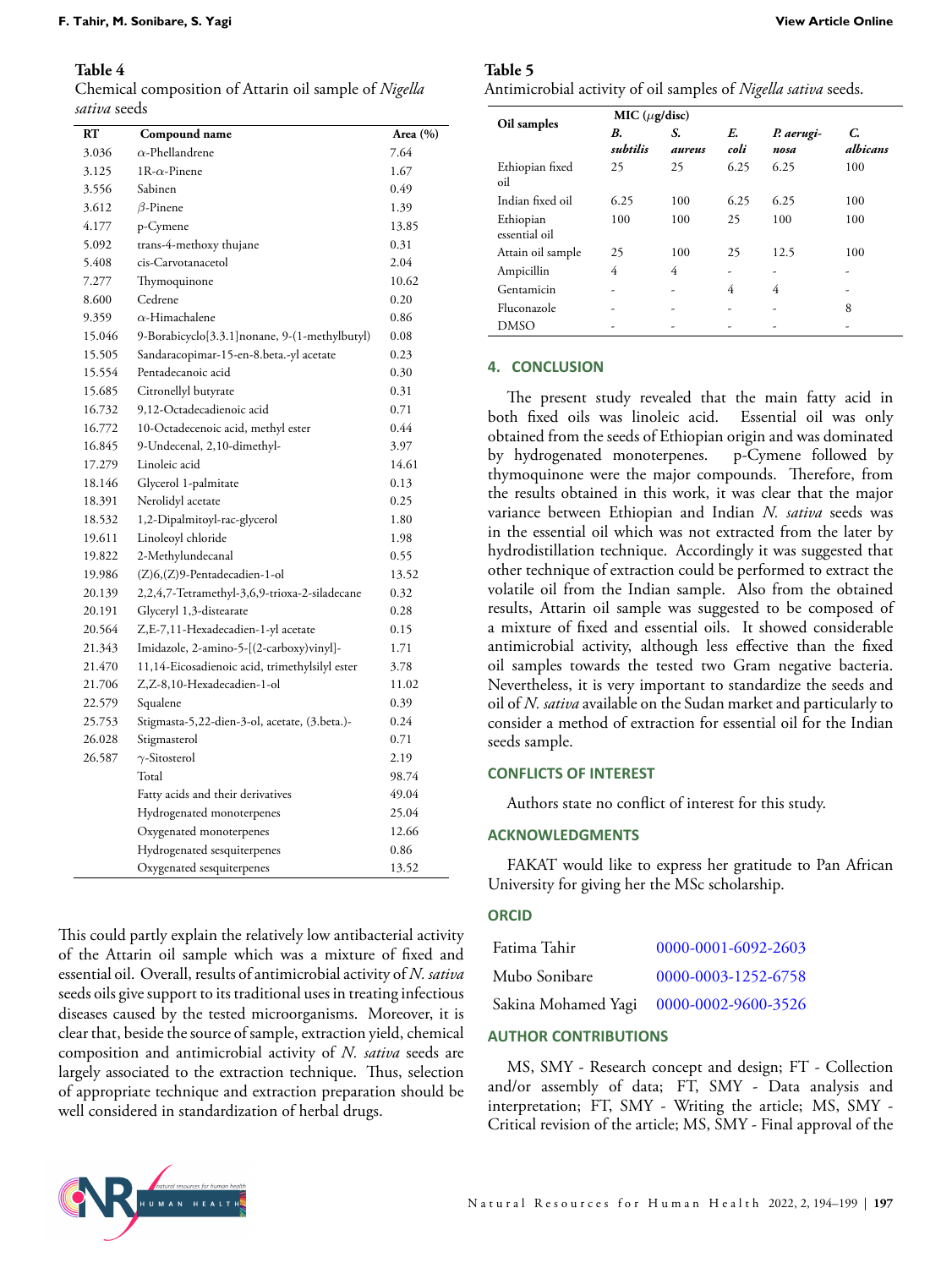article.

# **REFERENCES**

- <span id="page-4-3"></span>Abdelfadil, E., Cheng, Y.H., Bau, D.T., 2013. Thymoquinone induces apoptosis in oral cancer cells through p38*β* inhibition. American Journal of Chinese Medicine. 41, 683–696. [https://doi.org/10.1142/](https://doi.org/10.1142/S0192415X1350047X) [S0192415X1350047X](https://doi.org/10.1142/S0192415X1350047X)
- <span id="page-4-8"></span>Ahmad, A., Husain, A., Mujeeb, M., Khan, S.A., Najmi, A.K., Siddique, N.A., Damanhouri, Z.A., Anwar, F., 2013. A review on therapeutic potential of Nigella sativa: A miracle herb. Asian Pacific Jouranal of Tropical Biomedicine. 3(13), 60075–60076. [https://doi](https://doi.org/10.1016/S2221-1691(13)60075-1) [.org/10.1016/S2221-1691\(13\)60075-1](https://doi.org/10.1016/S2221-1691(13)60075-1)
- <span id="page-4-9"></span>Ahmad, I., Muneer, K.M., Tamimi, I.A., Chang, M.E., Ata, M.O., Yusuf, N., 2013. Thymoquinone suppresses metastasis of melanoma cells by inhibition of NLRP3 inflammasome. Toxicology and Applied Pharmacology. 270, 70–76. [https://doi.org/10.1016/j.taap.2013.03](https://doi.org/10.1016/j.taap.2013.03.027) [.027](https://doi.org/10.1016/j.taap.2013.03.027)
- <span id="page-4-29"></span>Aljabre, S.H.M., Randhawa, M.A., Akhtar, N., Alakloby, O.M., Alqurashi, A.M., Aldossary., 2005. Antidermatophyte activity of ether extract of Nigella sativa and its active principle, thymoquinone. Journal of Ethnopharmacolgy. 101(1), 116–119. [https://doi.org/10](https://doi.org/10.1016/j.jep.2005.04.002) [.1016/j.jep.2005.04.002](https://doi.org/10.1016/j.jep.2005.04.002)
- <span id="page-4-19"></span>Al-Naqeeb, H., Ismail, M., Al-Zubairi, A.S., 2009. Fatty Acid Profile, *α*-Tocopherol Content and Total Antioxidant Activity of Oil Extracted from Nigella sativa Seeds. International Journal of Pharmacology. 5, 244–250. <https://doi.org/10.3923/ijp.2009.244.250>
- <span id="page-4-21"></span>D'antuono, L.F., Moretti, A., Lovato, A.F.S., 2002. Seed yield, yield components, oil content and essential oil content and composition of Nigella sativa L. and Nigella damascena L. Industrial Crops and Products. 15, 96–102. [https://doi.org/10.1016/S0926-6690\(01\)](https://doi.org/10.1016/S0926-6690(01)00096-6) [00096-6](https://doi.org/10.1016/S0926-6690(01)00096-6)
- <span id="page-4-4"></span>Darakhshan, S., Pour, A.B., Colagar, A.H., Sisakhtnezhad, S., 2015. Thymoquinone and its therapeutic potentials. Pharmacological Research. 95, 138–158. <https://doi.org/10.1016/j.phrs.2015.03.011>
- <span id="page-4-5"></span>Darakhshan, S., Tahvilian, R., Colagar, A.H., Babolsar, I., 2015. Nigella sativa: a plant with multiple therapeutic implications. International Journal of Pharmacognosy. 2, 190–214. [https://doi.org/10.13040/](https://doi.org/10.13040/IJPSR.0975-8232.IJP.2(5).190-14) [IJPSR.0975-8232.IJP.2\(5\).190-14](https://doi.org/10.13040/IJPSR.0975-8232.IJP.2(5).190-14)
- <span id="page-4-22"></span>Ghahramanloo, K.H., Kamalidehghan, B., Javar, H.A., Widodo, R.T., Majidzadeh, K., Noordin, M.I., 2017. Comparative analysis of essential oil composition of Iranian and Indian Nigella sativa L. extracted using supercritical fluid extraction and solvent extraction. Drug Design, Development and Therapy. 11, 2221–2226. [https://](https://doi.org/10.2147/DDDT.S87251) [doi.org/10.2147/DDDT.S87251](https://doi.org/10.2147/DDDT.S87251)
- <span id="page-4-20"></span>Gharby, S., Harhar, H., Guillaume, D., Roudani, A., Boulbaroud, S., Ibrahimi, M., Ahmad, M., Sultana, S., Hadda, T.B., Chafchaouni-Moussaoui, I., Charrou, Z., 2015. Chemical investigation of Nigella sativa L. seed oil produced in Morocco. Journal of the Saudi Society of Agricultural Sciences. 14, 172–177. [https://doi.org/10.1016/j.jssas](https://doi.org/10.1016/j.jssas.2013.12.001) [.2013.12.001](https://doi.org/10.1016/j.jssas.2013.12.001)
- <span id="page-4-1"></span>Ghazali, G.B.E., Tohami, M.S.E., Egami, A.B., 1994. Medicinal plants of the Sudan. Part III. Medicinal plants of the White Nile Province,. Khartoum University Press, Sudan.
- <span id="page-4-18"></span>Harzallah, H.J., Noumi, E., Bekir, K., Bakhrouf, A., Mahjoub, T., 2012. Chemical composition, antibacterial and antifungal properties of Tunisian Nigella sativa fixed oil. African Journal of. Microbiology Research. 6, 4675–4679. <https://doi.org/10.5897/AJMR11.1073>
- <span id="page-4-27"></span>Hasan, C., Ahsan, M.M., Islam, S.N., 1989. In vitro antibacterial screening of the oils of the Nigella sativa seeds. Bangladesh Journal of Botany. 18, 171–174. <https://doi.org/10.3923/jms.2001.214.216>
- <span id="page-4-0"></span>Hosseinia, S.S., Rezadoost, H., Nadjafia, H., Asareh, F., H, M., 2019.

Comparative essential oil composition and fatty acid profiling of some Iranian black cumin landraces. Industrial Crops and Products. 140, 111628. <https://doi.org/10.1016/j.indcrop.2019.111628>

- <span id="page-4-2"></span>Issa, T.O., Mohamed, Y.S., Yagi, S., Ahmed, R.H., Najeeb, T.M., Makhawi, A.M., Khider, T.O., 2018. Ethnobotanical investigation on medicinal plants in Algoz area Sudan. Journal of Ethnobiology and Ethnomedicine. 14, 1–22. [https://doi.org/10.1186/s13002-018](https://doi.org/10.1186/s13002-018-0230-y) [-0230-y](https://doi.org/10.1186/s13002-018-0230-y)
- <span id="page-4-26"></span>Johnson, L., 2007. Theoretical, comparative and historical analyses of alternative technologies for oilseeds extraction, W. PJ W. PJ, (Eds.). AOCS Press, Champaign, IL, pp. 5–47.
- <span id="page-4-10"></span>Khader, M., Eckl, P.M., 2014. Thymoquinone: An emerging natural drug with a wide range of medical applications . Iran Journal of Basic Medical Sciences. 17, 950–957.
- <span id="page-4-24"></span>Kokoska, L., Havlik, J., Valterova, I., Sovova, H., Sajfrtova, M., Jankovska, I., 2008. Comparison of Chemical Composition and Antibacterial Activity of Nigella sativa Seed Essential Oils Obtained by Different Extraction Methods. Journal of Food Protection. 71, 2475– 2480. <https://doi.org/10.4315/0362-028X-71.12.2475>
- <span id="page-4-11"></span>Kooti, W., Hasanzadeh-Noohi, Z., Sharafi-Ahvazi, N., Asadi-Samani, M., Ashtary-Larky, D., 2016. Phytochemistry, pharmacology, and therapeutic uses of black seed (Nigella sativa). Chinese Journal of Natural Medicines. 14(16), 30088–30095. [https://doi.org/10.1016/S1875](https://doi.org/10.1016/S1875-5364(16)30088-7) [-5364\(16\)30088-7](https://doi.org/10.1016/S1875-5364(16)30088-7)
- <span id="page-4-12"></span>Manju, S., Malaikozhundan, B., Vijayakumar, S., Shanthi, S., Jaishabanu, A., Ekambaram, P., Vaseeharan, B., 2016. Antibacterial, antibiofilm and cytotoxic effects of Nigella sativa essential oil coated gold nanoparticles. Microbial Pathogenesis. 91, 129–135. [https://](https://doi.org/10.1016/j.micpath.2015.11.021) [doi.org/10.1016/j.micpath.2015.11.021](https://doi.org/10.1016/j.micpath.2015.11.021)
- <span id="page-4-25"></span>Nickavar, B., Mojab, F., Javidnia, K., Amoli, M.A.R., 2003. Chemical composition of the fixed and volatile oils of Nigella sativa L. from Iran. Zeitschrift für Naturforschung. C.. 58C, 629–631. [https://doi.org/](https://doi.org/10.1515/znc-2003-9-1004) [10.1515/znc-2003-9-1004](https://doi.org/10.1515/znc-2003-9-1004)
- <span id="page-4-17"></span>Nimet, K., Katar, D., Baydar, H., 2015. Yield and quality of black cumin (Nigella sativa L.) populations: the effect of ecological conditions. Turkish Journal of Field Crops. 20, 9–14. [https://doi.org/10.17557/](https://doi.org/10.17557/.23190) [.23190](https://doi.org/10.17557/.23190)
- <span id="page-4-28"></span>Rathee, P.S., Mishara, S.H., Kaushal, R., 1982. Antimicrobial activity of essential oil, fixed oil and unsaponified matter of Nigella sativa L. Indian Journal of Pharmaceutical Sciences. 44, 8–10.
- <span id="page-4-6"></span>Salem, M.L., 2005. Immunomodulatory and therapeutic properties of the Nigella sativa L. seed. International Immunopharmacology. 5, 1749– 1770. <https://doi.org/10.1016/j.intimp.2005.06.008>
- <span id="page-4-7"></span>Salomi, N., Nair, S., Jayawardhanan, K., Varghese, C., Panikkar, K., 1992. Antitumour principles from Nigella sativa seeds. Cancer Letters. 63, 41–46. [https://doi.org/10.1016/0304-3835\(92\)90087-C](https://doi.org/10.1016/0304-3835(92)90087-C)
- <span id="page-4-23"></span>Şener, B., Küsmenoğlu, S., Mutlugil, A., Bingöl, F., 1985. A study with the seed oil of Nigella sativa. Gazi Ecz Fak Der. 2, 1–8.
- <span id="page-4-15"></span>Silva, A.F.C., Haris, P.I., Serralheiro, M.L.M.L., Pacheco, R., 2020. Mechanism of action and the biological activities of Nigella sativa oil components. Food Bioscience. 38, 100783. [https://doi.org/10.1016/](https://doi.org/10.1016/j.fbio.2020.100783) [j.fbio.2020.100783](https://doi.org/10.1016/j.fbio.2020.100783)
- <span id="page-4-13"></span>Tavakkoli, A., Ahmadi, A., Razavi, B.M., Hosseinzadeh, H., 2017. Black seed (Nigella sativa) and its constituent thymoquinone as an antidote or a protective agent against natural or chemical toxicities. Iranian Journal of Pharmaceutical Research. 16, 2–23. [https://doi.org/10](https://doi.org/10.1186/s40199-015-0112-y) [.1186/s40199-015-0112-y](https://doi.org/10.1186/s40199-015-0112-y)
- <span id="page-4-14"></span>Tavakkoli, A., Mahdian, V., Razavi, B.M., Hosseinzadeh, H., 2017. Review on clinical trials of black seed (Nigella sativa) and its active constituent, thymoquinone. Journal of Pharmacopuncture. 20, 179– 193. <https://doi.org/10.3831/KPI.2017.20.021>
- <span id="page-4-16"></span>Zaidan, M.R., Rain, A.N., Badrul, A.R., Adlin, A., Norazah, A.,